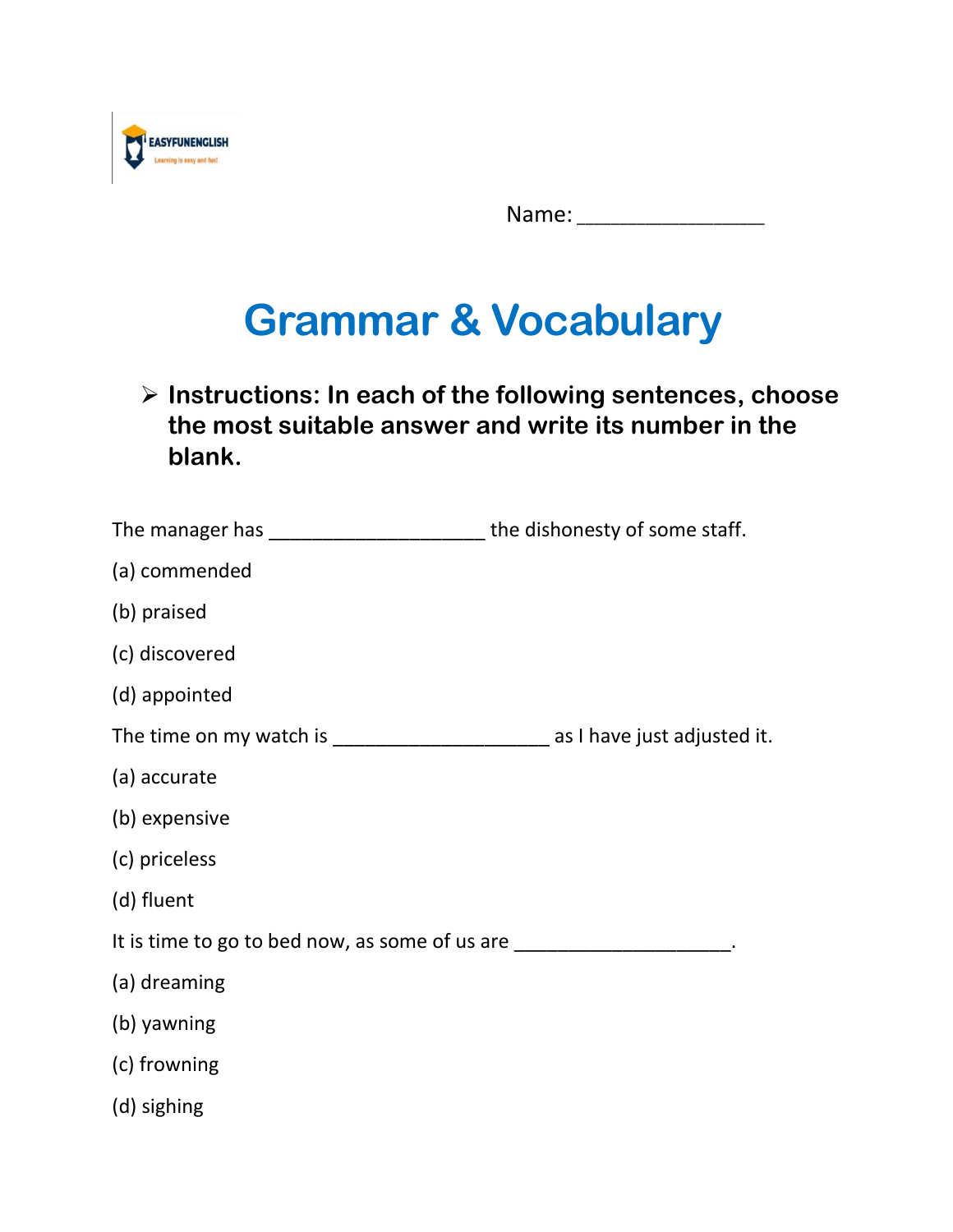| The job seeker waited ________________________________ outside the manager's office.         |           |
|----------------------------------------------------------------------------------------------|-----------|
| (a) endlessly                                                                                |           |
| (b) attentively                                                                              |           |
| (c) patiently                                                                                |           |
| (d) curiously                                                                                |           |
| All the dresses are beautiful and Helen cannot ________________________ which one<br>to buy. |           |
| (a) consider                                                                                 |           |
| (b) compromise                                                                               |           |
| (c) attempt                                                                                  |           |
| (d) decide                                                                                   |           |
| The apartment has remained ________________________________ for the last two years.          |           |
| (a) massive                                                                                  |           |
| (b) vacant                                                                                   |           |
| (c) tentative                                                                                |           |
| (d) endless                                                                                  |           |
| As the match was cancelled, the money was<br>ticket-holders.                                 | to all    |
| (a) refunded                                                                                 |           |
| (b) released                                                                                 |           |
| (c) delivered                                                                                |           |
| (d) posted                                                                                   |           |
| In the cinema, a young man<br>seats.                                                         | us to our |
| (a) beckoned                                                                                 |           |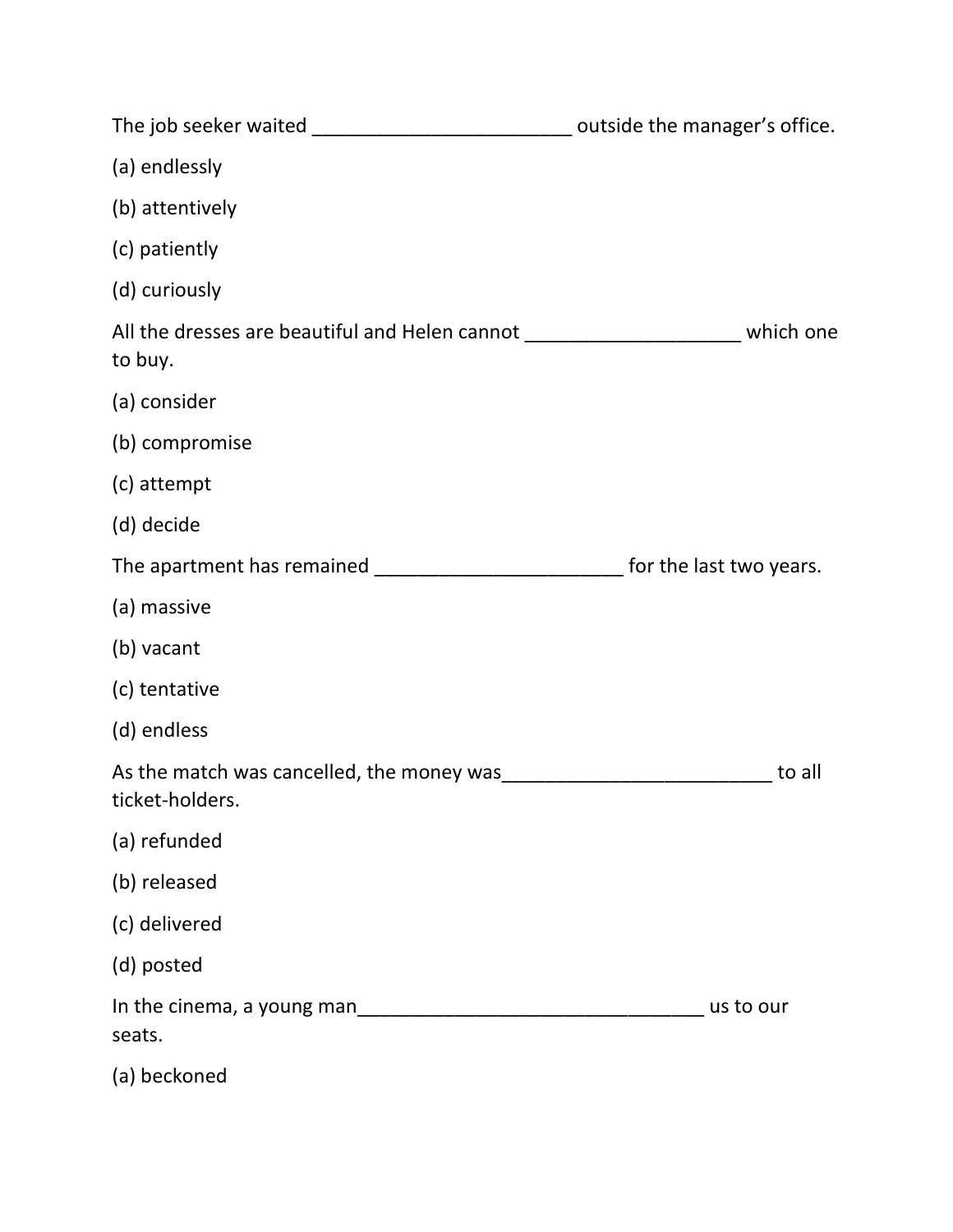(b) signalled

- (c) ushered
- (d) despatched

\_\_\_\_\_\_\_\_\_\_\_\_\_\_\_\_\_\_?

That was good job and you had good employer. Why did you

- (a) escape
- (b) resign
- (c) depart
- (d) release

We were \_\_\_\_\_\_\_\_\_\_\_\_\_\_\_ to see our old friend, as we did not expect him here.

- (a) upset
- (b) miserable
- (c) defeated
- (d) astonished